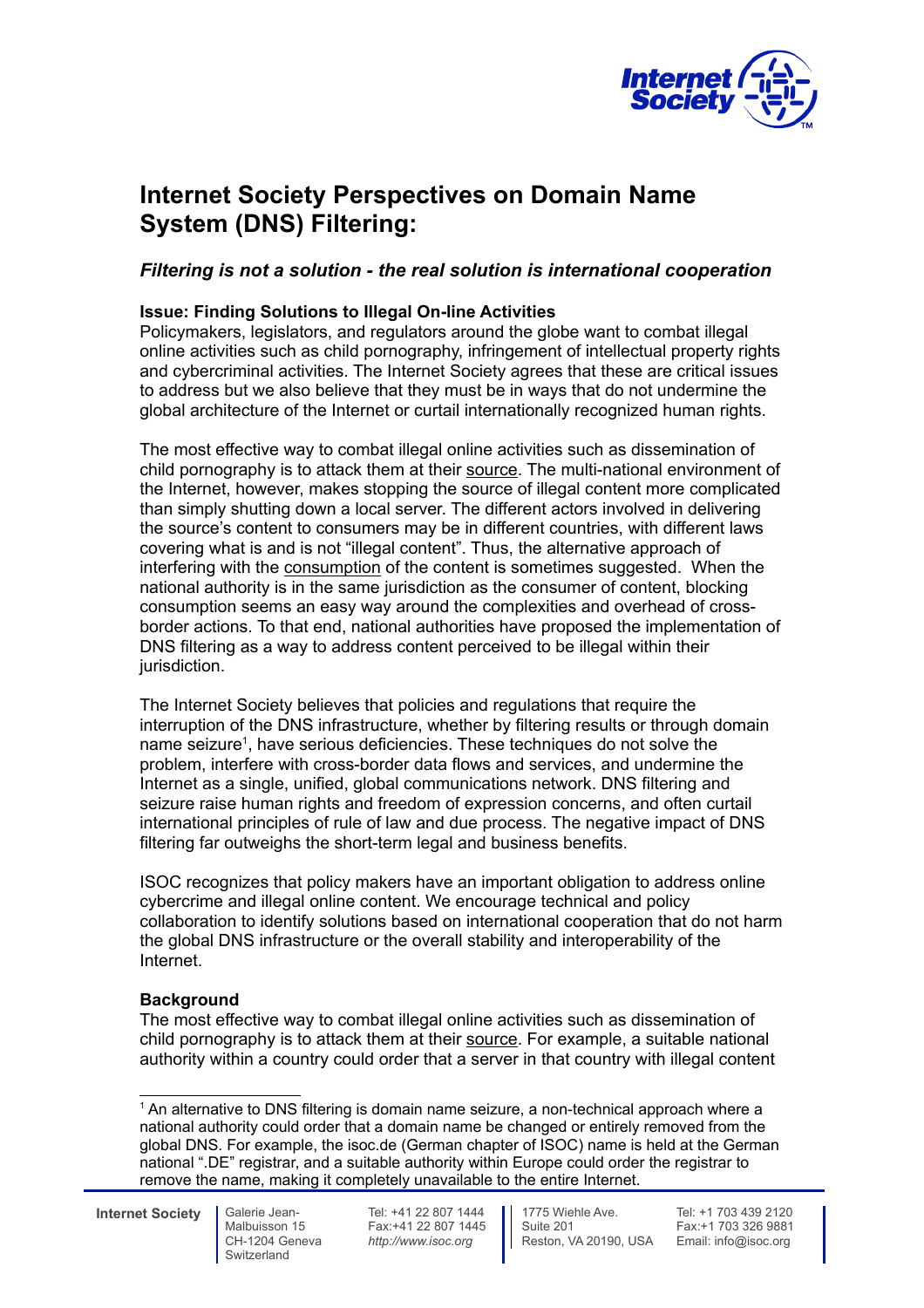be removed from the Internet  $2$ 

The multi-national environment of the Internet, however, makes stopping the source of illegal content more complicated than simply shutting down a local server. Often, the person providing the content, the servers hosting the content, and the domain name pointing to the content are in three different countries, all beyond the jurisdiction of an individual national authority. Each of the countries involved may have differing laws covering what is and is not "illegal content," especially in the areas of free speech and intellectual property protection. $3$ 

An alternative approach to blocking the source of illegal content has been to interfere with the consumption of the content. When the national authority is in the same jurisdiction as the consumer, blocking consumption seems an easy way around the complexities and overhead of cross-border actions.

DNS filtering has been proposed as a way to block content consumption. The Domain Name System (DNS) is a global database that translates domain names (such as www.example.com) to Internet addresses that are used by computers to communicate. When any Internet user types or clicks on a domain name in a web browser, the name must be translated into an Internet address first before the page can be displayed.

Use of domain names is a fundamental part of the Internet. Every Internet-connected device, whether a personal computer, smart phone, or gaming console, looks up each name in the global DNS, and uses the resulting Internet address to connect to the web server, send the e-mail or use the application. The lookup and translation are transparent to the user, and are critical to the successful operation of the Internet.

All traffic from an Internet user passes through their Internet Service Provider (ISP), making the ISP an appealing point for DNS filtering to block the consumption of illegal content.<sup>4</sup> DNS filtering requires the ISP to intercept, inspect, and potentially modify the results of each customer's DNS lookups.<sup>5</sup> When a prohibited web site is looked up, the filtered result sent to the user either indicates the site doesn't exist, or directs the user to another site, such as a web page saying access has been blocked.

The key characteristic of DNS filtering is that DNS responses are modified as they pass through the network, making them different from the original data published in the global DNS. The modifications take place without the knowledge or consent of the end user.

#### **Negative Consequences of DNS Filtering**

DNS filtering has technical drawbacks, potential human rights and due process

4 DNS filtering is most effective in blocking access to content on web servers. DNS filtering is **not** effective in blocking other content distribution methods, such as peer-to-peer networks that make minimal or no use of DNS.

<sup>5</sup> DNS filtering an be enforced by the ISP or at the ational level. ISPs are the normal place for DNS filtering to be enforced, but in the case of countries with a small number of known Internet connections, a national authority with control over all connections could also implement the filtering operation for the entire country, or in a specific region.

<sup>&</sup>lt;sup>2</sup> If the server has both legal and illegal content, this raises additional concerns.

<sup>&</sup>lt;sup>3</sup> For example, in March, 2011, the domain name "rojadirecta.org" owned by a Spanish company was seized by US authorities under a US warrant, even though a Spanish court had found the web site was operating legally. This example also highlights the complexity of seizure of non-country domain names (those ending in .COM, .NET, and .ORG for example) which are implicitly multi-national, although *de facto* firmly within control of whichever country houses the registrar for the non-country domain.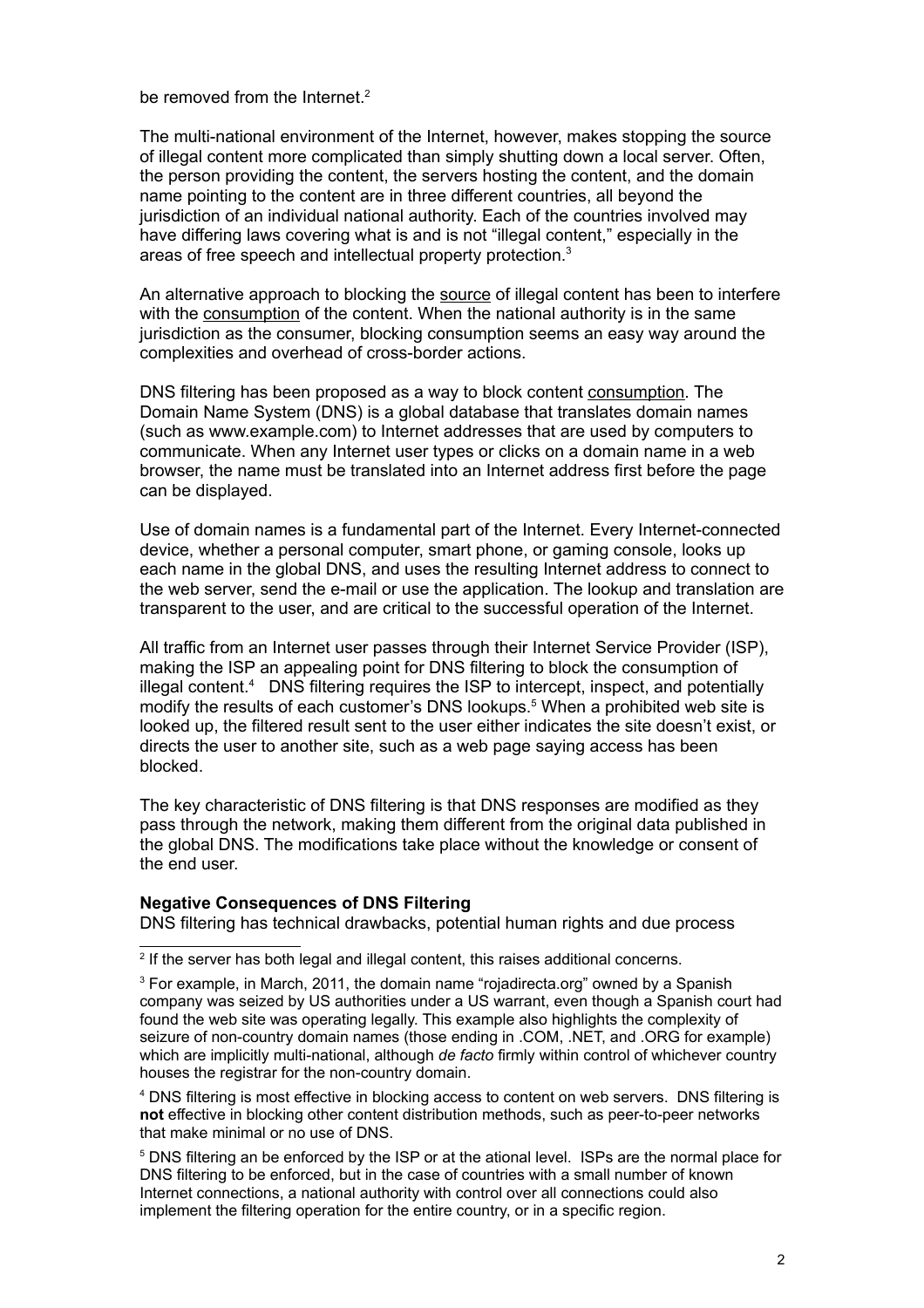issues, as well as long-term consequences for the stability and interoperability of the Internet. Because DNS filtering modifies the operation of the DNS, a fundamental building block of the Internet, it will have long-term effects that reduce the reliability, openness, and usability of the global Internet.<sup>6</sup>

| <b>Problem</b>                                                            | <b>Details</b>                                                                                                                                                                                                                                                                                                                                                                                                                                               |
|---------------------------------------------------------------------------|--------------------------------------------------------------------------------------------------------------------------------------------------------------------------------------------------------------------------------------------------------------------------------------------------------------------------------------------------------------------------------------------------------------------------------------------------------------|
| Easily<br>circumvented                                                    | Users who wish to download filtered content can simply use IP addresses<br>instead of DNS names. As users discover the many ways to work around<br>DNS filtering, the effectiveness of filtering will be reduced. ISPs will be<br>required to implement stronger controls, placing them in the middle of an<br>unwelcome battle between Internet users and national governments.                                                                             |
| Doesn't solve<br>the problem                                              | Filtering DNS or blocking the name does not remove the illegal content. A<br>different domain name pointing to the same Internet address could be<br>established within minutes.                                                                                                                                                                                                                                                                             |
| Incompatible<br>with DNSSEC<br>and impedes<br><b>DNSSEC</b><br>deployment | DNSSEC is a new technology designed to add confidence and trust to the<br>Internet. DNSSEC ensures that DNS data are not modified by anyone<br>between the data owner and the consumer. To DNSSEC, DNS filtering looks<br>the same as a hacker trying to impersonate a legitimate web site to steal<br>personal information—exactly the problem that DNSSEC is trying to solve.<br>DNSSEC cannot differentiate legally sanctioned filtering from cybercrime. |
| Causes<br>collateral<br>damage                                            | When both legal and illegal content share the same domain name, DNS<br>filtering blocks access to everything. For example, blocking access to a<br>single Wikipedia article using DNS filtering would also block millions of other<br>Wikipedia articles.                                                                                                                                                                                                    |
| Puts users at-<br>risk                                                    | When local DNS service is not considered reliable and open, Internet users<br>may use alternative and non-standard approaches, such as downloading<br>software that redirects their traffic to avoid filters. These makeshift solutions<br>subject users to additional security risks.                                                                                                                                                                       |
| Encourages<br>fragmentation                                               | A coherent and consistent structure is important to the successful operation<br>of the Internet. DNS filtering eliminates this consistency and fragments the<br>DNS, which undermines the structure of the Internet.                                                                                                                                                                                                                                         |
| Drives service<br>underground                                             | If DNS filtering becomes widespread, "underground" DNS services and<br>alternative domain namespaces will be established, further fragmenting the<br>Internet, and taking the content out of easy view of law enforcement.                                                                                                                                                                                                                                   |
| Raises human<br>rights and due<br>process<br>concerns                     | DNS filtering is a broad measure, unable to distinguish illegal and legitimate<br>content on the same domain. Implemented carelessly or improperly, it has<br>the potential to restrict free and open communications and could be used in<br>ways that limit the rights of individuals or minority groups.                                                                                                                                                   |

## **ISOC position: Talking Points and Conclusions**

DNS is one of the fundamental protocols on which overall global Internet functionality is built**.** DNS filtering causes instability, encourages fragmentation, and erodes the foundation of the Internet. Domain name seizure suffers from most of the same problems as DNS filtering, including easy circumvention, failure to solve the underlying problem, and encouragement of a shadow network out of reach of law enforcement.

**Unilateral modification of DNS behavior carries high security risks.** As detailed in the table above, DNS filtering is incompatible with DNSSEC and encourages the creation of alternative, non-standard DNS systems. These alternative systems reduce global Internet security and put individual users at risk. Because almost every system and service in the Internet depends on DNS, filtering will affect more users than are intended. What is filtered in Pakistan may affect users in Panama. Filtering creates a highly fragmented, country-by-country Internet rather than one global network. *Filtering the global DNS has risks to users and will decrease global security.*

**Filtering DNS does not solve the problem.** Changing the DNS doesn't remove the

 $^6$  These issues are discussed in detail in the "... Technical Concerns Raised by the DNS Filtering ..." paper cited below.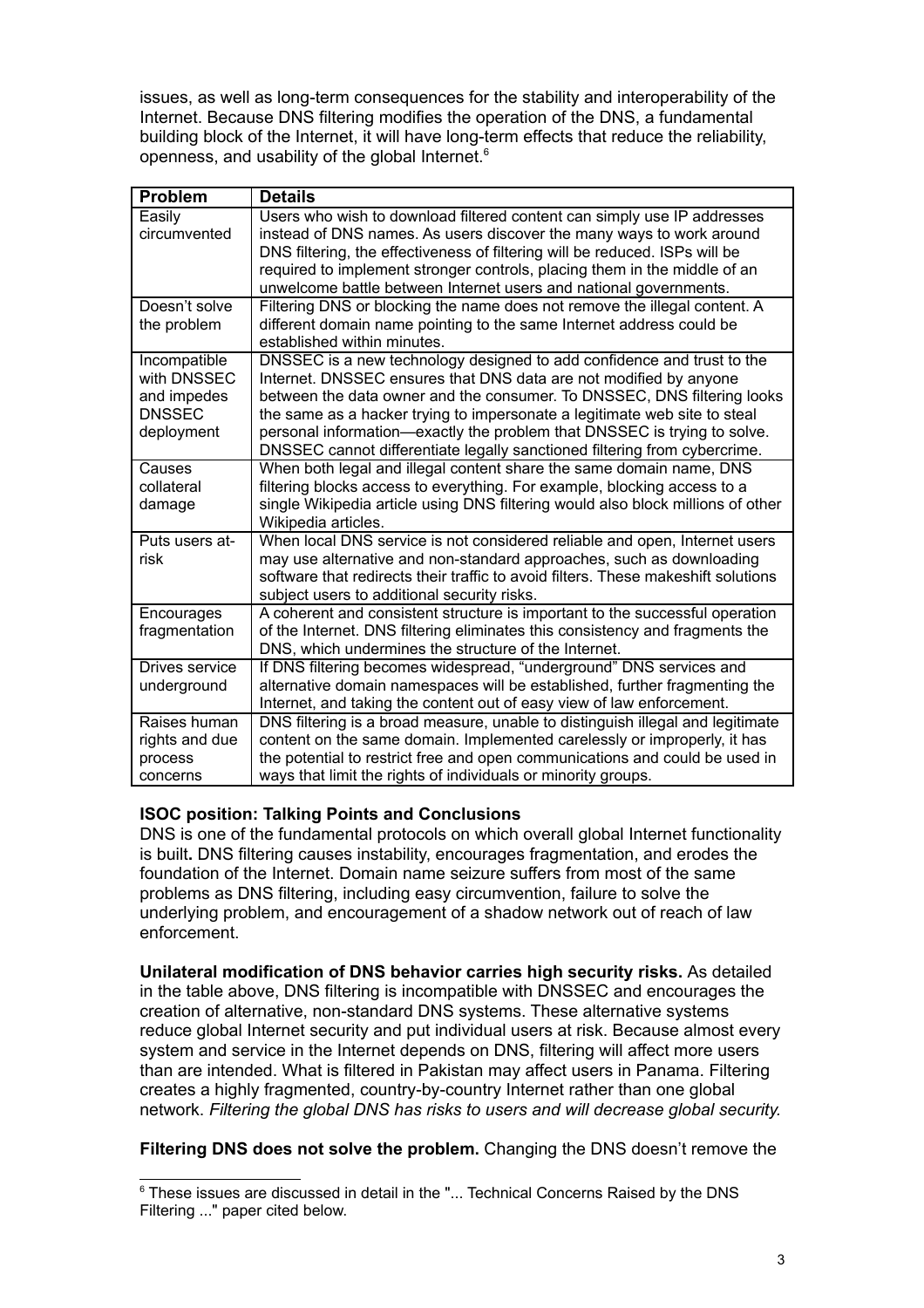objectionable or illegal content from the Internet; it makes it simply harder to get to. Users who are determined to download this type of material will still be able to do so. If DNS filtering is used in many countries, then users will also set up "shadow" Internet structures to avoid filtering, making it more difficult for law enforcement to observe and intervene. *Policy makers should focus on the most effective ways to solve the problem.*

**Filtering DNS causes significant collateral damage.** We have abundant anecdotal evidence that DNS filtering will affect users and content providers engaging in completely legal activities. For example, in February 2011, U.S. authorities blocked the domain "mooo.com," because some child pornography was found on a sub-domain. The blockage also affected over 80,000 other legal web sites set up as sub-domains of mooo.com. In some cases, collateral damage can be minimized by very careful technical implementation, but it can never be eliminated.7 *The cost of DNS filtering outweighs possible short-term benefits.*

**DNS filtering has non-technical implications.** The fundamental issue is nontechnical: how to keep illegal content off of the Internet. Solving this non-technical problem with technology, such as DNS filtering, raises privacy and public policy issues. DNS filtering erodes trust in the Internet when users are no longer certain that typing www.isoc.org into a web browser will get them to the ISOC web site. To address the issues of illegal online activities, policy makers need to act in accordance with basic international norms including the rule of law and standards of due process. *"Quick and easy" technical solutions to non-technical problems must be considered carefully to avoid infringing internationally-agreed human rights and eroding trust in the Internet.*

**The real solution to combating illegal activities is to attack them at the source, through international cooperation.** These are cross-border issues and cannot be effectively solved on a country-by-country basis. A continuing dialogue between national authorities and the Internet community can help. For example, better authentication of DNS name registrants would allow for the possibility of tracking back bad behavior to an identifiable person, which itself may act as a deterrent. Other levers, such as attacking the payment systems used by cyber-criminals, may also yield longer-lasting and more effective results. *International cooperation provides the appropriate avenue for policymakers and the technical community to solve this problem.*

## **Additional Resources**

The resources in this section provide background information, and offer context and alternative views on the legal, technical, and security implications of DNS filtering and domain name seizure.

"The Internet Domain Name System Explained for Non-Experts" (ISOC Briefing provided by Daniel Karrenberg), February, 2004. http://www.isoc.org/briefings/016/

S. 968: "Preventing Real Online Threats to Economic Creativity and Theft of Intellectual Property Act of 2011," available via GovTrack. http://www.govtrack.us/congress/bill.xpd?bill=s112-968

Professors' Letter in Opposition to "Preventing Real Online Threats to Economic Creativity and Theft of Intellectual Property Act of 2011" (PROTECT-IP Act of 2011, S.

<sup>&</sup>lt;sup>7</sup> Because of the way DNS was designed, domain names map poorly to individuals or organizations. DNS names act much like physical property: it's easy to look up the listed owner of a lot or building, but much more difficult to tell who that owner really is, or whether they are occupying the property, sub-leasing it, or have established a multi-tenant facility.